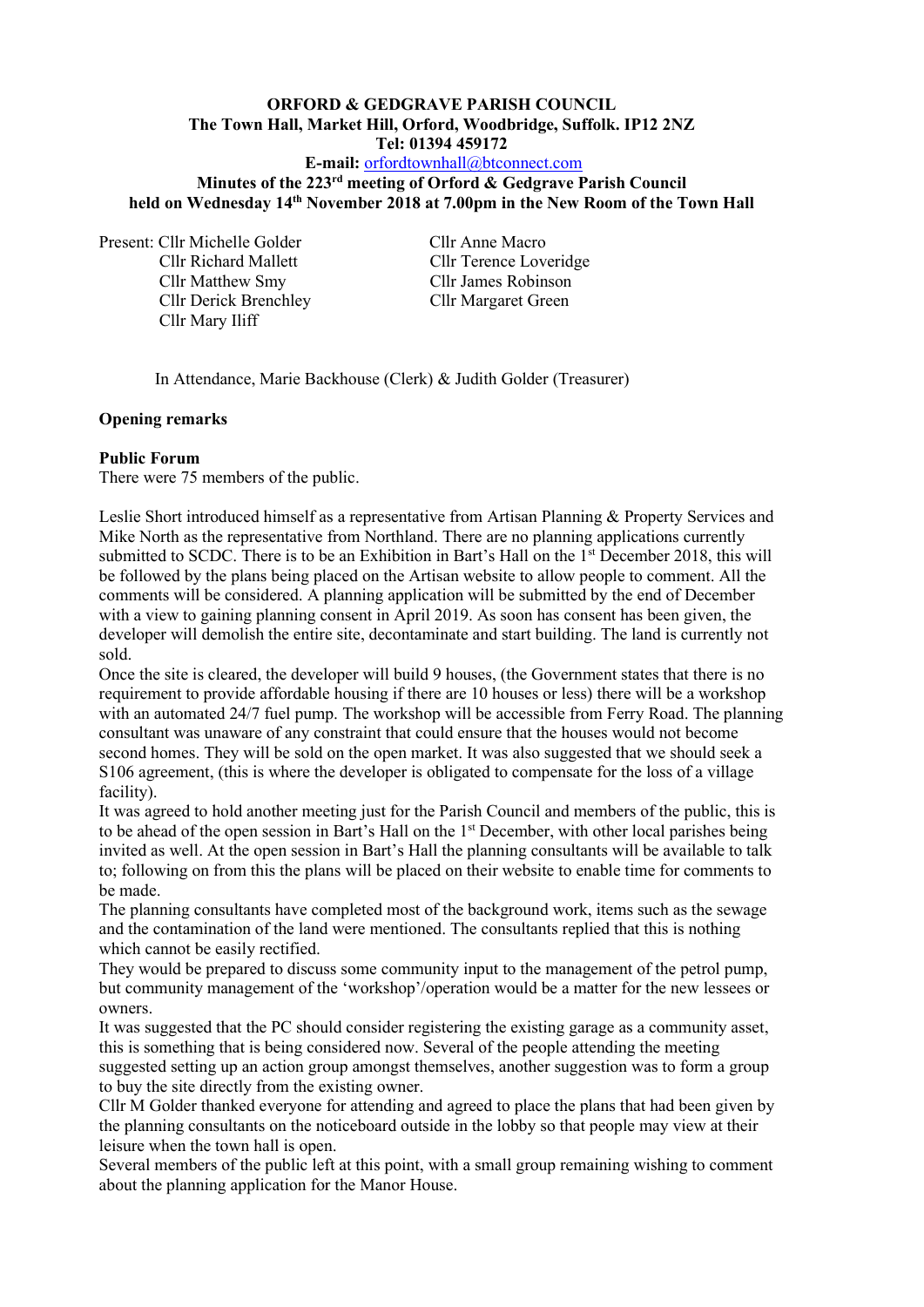Some of the neighbours to the Manor House on the Market Square wanted to give their point of view regarding the proposed extension. It was felt that this extension was too big and imposing; it was not in line with the guidance; and it would change the view of the Market Hill. If the height was reduced it may be of an advantage; also, we would not want to have a lot of skips on the Square. There would be quite a lot of noise and disruption when the foundations are dug. The SCDC have not contacted any of the neighbours.

The owner to the Manor House said that any skips and works vans could go beside the house on the driveway.

Cllr Golder thank the members of the public for attending and said that these comments would be considered when the Councillors discuss the planning later.

All except one of the members of the public left at this point.

### **MINUTES**

### **1. Reports from Representatives**

- 1. County Councillor Andrew Reid. Apologies sent, and a report was presented.
- 2. District Councillor Ray Herring Absent and no report received.
- **2. Apologies for absence:** Cllr P Smith, Cllr I Thornton & Cllr J Howard
- **3. Declarations of interest:** None
- **4. Applications for dispensation:** None
- 5. It was unanimously agreed that the minutes of the 222<sup>nd</sup> Parish Council Meeting held **on Wednesday 10th October 2018 and the F&GP meeting held on the 24<sup>th</sup> October 2018 be accepted as a true record.**
- **6. Matters arising from the 222<sup>nd</sup> Parish Council Meeting held on**  $10<sup>th</sup>$  **October 2018 and the F&GP meeting held on the 24th October 2018.**

Cllr Golder commented that the Fido bins are now in place, one on the bridleway near Peacocks Pyghtle and one near the Doctors Drift footpath.

#### **7. Finance**

7.1 The Council received, noted and approved the cheques and balances from  $1<sup>st</sup>$  October – 31 st October 2018.

### **8. Planning**

# **DC/18/4112/TCA – Little tern, Quay Street, Orford**

This was a request for the Ash Tree in the rear garden – to be felled; the tree is too large for the garden.

Cllr Mallett reported that he had looked at the tree and this would let a lot of light into the properties.

The Councillors had no objection to this proposal.

# **DC/18/4232/FUL – Orford Sailing Club, Quay street, Orford**

This was a request for further consent, for a period of five years, for the previously permitted temporary ladies changing portacabin adjoining the club house. Cllr Smy said that this is a temporary building.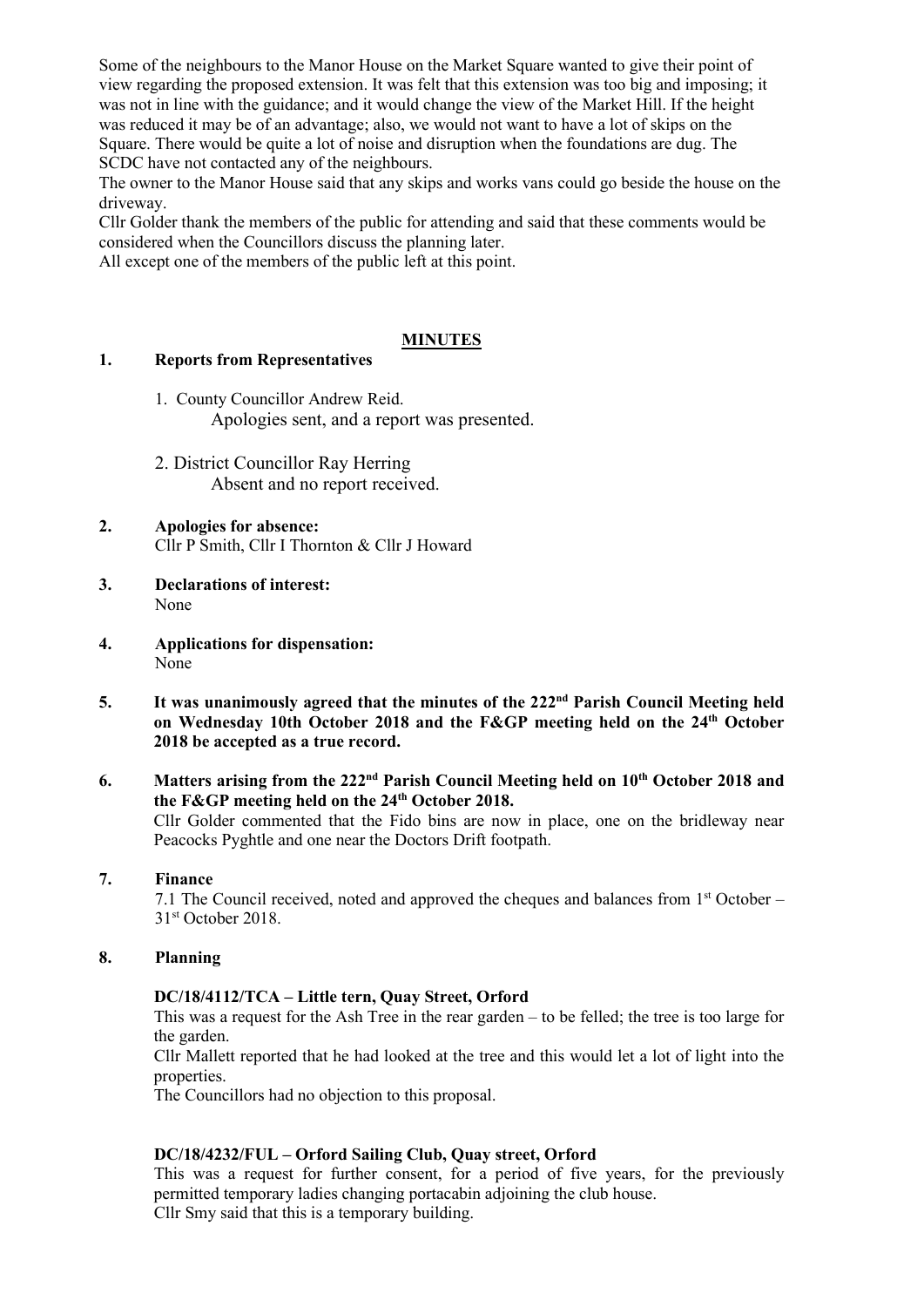The Councillors had not objection to this proposal.

### **DC/18/4352/FUL & 4353/LBC – The Manor House, Market Hill, Orford**

This is a request for a new two storey side extension providing kitchen and dining areas along with first floor bedroom and en-suite. New single storey entrance lobby link containing cloaks. Demolition of existing single storey side extension forming conservatory.

Cllr Golder suggested that all the Councillors should look at the plans and let the office know their opinion by Friday morning so that the Clerk can forward the comments to SCDC.

### **DC/18/4051/FUL – Quay House, Quay Street, Orford**

This is a request for a proposed replacement of existing conservatory, balcony, windows and doors together with re-rendering.

The Councillors had no objection to this proposal.

### **DC/18/4527/FUL – Well Cottage, Crown Lane Orford.**

This is a request for the demolition of existing dormer window and replacement with new dormer window in conjunction with internal alteration works to improve access to the top floor bedroom.

The Councillors had no objection to this proposal.

Cllr Mallett commented that Crown Lane is only to be closed for a short period of time. Cllr Loveridge said that Crown Lane needs to be maintained as it is a bit uneven.

### **Other notifications:**

None

### **9. Parish Council Business: -**

#### **(1) Artisan Planning & Property Services.**

Cllr Golder reported that a public meeting would be arranged. It was agreed by all that a Wednesday evening was a good evening for all; and that it should be before the open exhibition of plans on the 1st December 2018.

The garage is to close at the end of January.

It was agreed by all to consider registering the garage as a village asset.

Clerk to talk to NOTT Clerk re availability of the main hall.

# **(2) Figg's Shelter**

Cllr Golder reported that although the Clerk had contacted three people no quotes had been received.

#### **(3) Christmas Carols and Parties update.**

Cllr Golder said that the Christmas carols around the tree, on the village green near the shop, would take place on the 23<sup>rd</sup> December.

Cllr Golder asked if anyone would be willing to do the Afternoon Tea as she has no time to this year, unfortunately no-one would be free to do so.

The Christmas Tree for the village green has increased in price this year, a 14/15foot tree is about £100.

Judith Golder and Cllr Macro agreed to pay £50 each for the tree.

Cllr Golder thanked them for their donation.

#### **(4) Castle Track & Knoll**

Cllr Golder reported that a quote to register the village green had been received from the solicitor. It would be in the region of £750-1000. This would be increased if he must attend Orford to collect information. The Clerk has spoken to a representative from English Heritage, who was not familiar with Orford, to see if he thought they may object to the PC registering the green. He did say that the EH does tend to object as they want easy access to the Castle, but as he does not know the area this may not be the case in our situation.